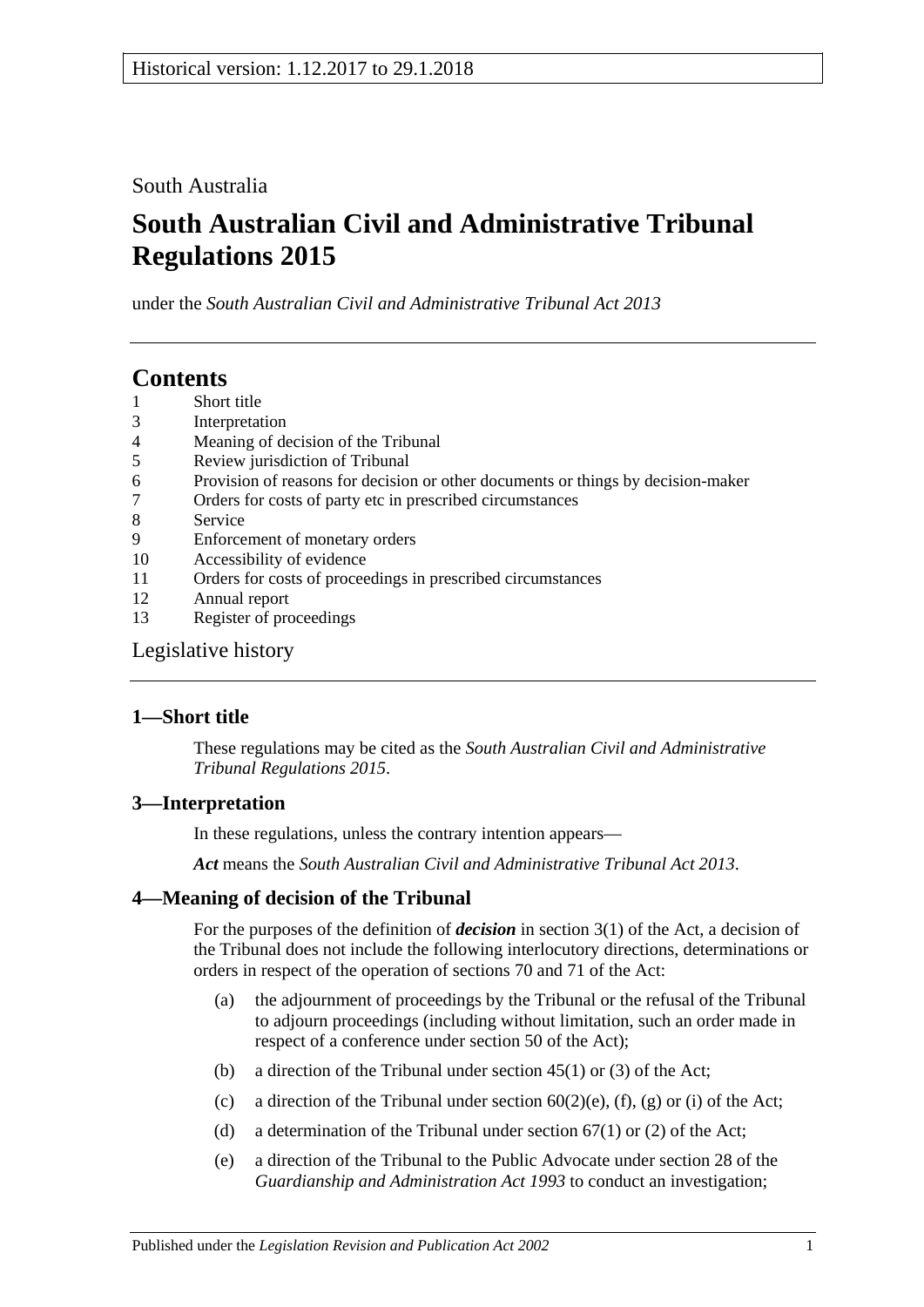(f) a decision of the Tribunal to authorise the publication of a report of proceedings under section 81(2) of the *[Guardianship and Administration](http://www.legislation.sa.gov.au/index.aspx?action=legref&type=act&legtitle=Guardianship%20and%20Administration%20Act%201993)  Act [1993](http://www.legislation.sa.gov.au/index.aspx?action=legref&type=act&legtitle=Guardianship%20and%20Administration%20Act%201993)*.

## <span id="page-1-0"></span>**5—Review jurisdiction of Tribunal**

- (1) For the purposes of section 34(2) of the Act, the following decisions are not reviewable decisions under section 34 of the Act:
	- (a) a decision that is the subject, or forms part, of a residential park dispute under the *[Residential Parks Act](http://www.legislation.sa.gov.au/index.aspx?action=legref&type=act&legtitle=Residential%20Parks%20Act%202007) 2007* (even if the decision is made by a park owner of a residential park who is an agency or instrumentality of the Crown);
	- (b) a decision that is the subject, or forms part, of a tenancy dispute under the *[Residential Tenancies Act](http://www.legislation.sa.gov.au/index.aspx?action=legref&type=act&legtitle=Residential%20Tenancies%20Act%201995) 1995* (even if the decision is made by a landlord who is the South Australian Housing Trust, a community housing provider who is an agency or instrumentality of the Crown, or some other agency or instrumentality of the Crown);
	- (c) a decision made by an administering authority of a retirement village that—
		- (i) is the subject of an application under section 31(8) of the *[Retirement](http://www.legislation.sa.gov.au/index.aspx?action=legref&type=act&legtitle=Retirement%20Villages%20Act%201987)  [Villages Act](http://www.legislation.sa.gov.au/index.aspx?action=legref&type=act&legtitle=Retirement%20Villages%20Act%201987) 1987*; or
		- (ii) is the subject, or forms part, of a dispute between the administering authority and a resident of a retirement village under the *[Retirement](http://www.legislation.sa.gov.au/index.aspx?action=legref&type=act&legtitle=Retirement%20Villages%20Act%201987)  [Villages Act](http://www.legislation.sa.gov.au/index.aspx?action=legref&type=act&legtitle=Retirement%20Villages%20Act%201987) 1987*,

(even if the administering authority is an agency or instrumentality of the Crown).

- (2) For the purposes of section  $34(2)$  of the Act, the following decisions are reviewable decisions under section 34 of the Act:
	- (a) a decision that is the subject, or forms part, of a dispute or application under Schedule 2 clause 2 of the *[Community Housing Providers \(National Law\)](http://www.legislation.sa.gov.au/index.aspx?action=legref&type=act&legtitle=Community%20Housing%20Providers%20(National%20Law)%20(South%20Australia)%20Act%202013)  [\(South Australia\) Act](http://www.legislation.sa.gov.au/index.aspx?action=legref&type=act&legtitle=Community%20Housing%20Providers%20(National%20Law)%20(South%20Australia)%20Act%202013) 2013*;
	- (b) a decision that is the subject, or forms part of a dispute or application under section 84 of the *[South Australian Co-operative and Community Housing](http://www.legislation.sa.gov.au/index.aspx?action=legref&type=act&legtitle=South%20Australian%20Co-operative%20and%20Community%20Housing%20Act%201991)  Act [1991](http://www.legislation.sa.gov.au/index.aspx?action=legref&type=act&legtitle=South%20Australian%20Co-operative%20and%20Community%20Housing%20Act%201991)* insofar as an application may be made under that section by a transitioning housing co-operative or transitioning housing association under Schedule 3 Part 4 of the *[Community Housing Providers \(National Law\)](http://www.legislation.sa.gov.au/index.aspx?action=legref&type=act&legtitle=Community%20Housing%20Providers%20(National%20Law)%20(South%20Australia)%20Act%202013)  [\(South Australia\) Act](http://www.legislation.sa.gov.au/index.aspx?action=legref&type=act&legtitle=Community%20Housing%20Providers%20(National%20Law)%20(South%20Australia)%20Act%202013) 2013*.
- (3) In this regulation—

*administering authority* of a retirement village, has the same meaning as in the *[Retirement Villages Act](http://www.legislation.sa.gov.au/index.aspx?action=legref&type=act&legtitle=Retirement%20Villages%20Act%201987) 1987*;

*community housing provider* has the same meaning as in the *[Community Housing](http://www.legislation.sa.gov.au/index.aspx?action=legref&type=act&legtitle=Community%20Housing%20Providers%20(National%20Law)%20(South%20Australia)%20Act%202013)  [Providers \(National Law\) \(South Australia\) Act](http://www.legislation.sa.gov.au/index.aspx?action=legref&type=act&legtitle=Community%20Housing%20Providers%20(National%20Law)%20(South%20Australia)%20Act%202013) 2013*;

*landlord* has the same meaning as in the *[Residential Tenancies Act](http://www.legislation.sa.gov.au/index.aspx?action=legref&type=act&legtitle=Residential%20Tenancies%20Act%201995) 1995*;

*park owner* of a residential park, has the same meaning as in the *[Residential Parks](http://www.legislation.sa.gov.au/index.aspx?action=legref&type=act&legtitle=Residential%20Parks%20Act%202007)  Act [2007](http://www.legislation.sa.gov.au/index.aspx?action=legref&type=act&legtitle=Residential%20Parks%20Act%202007)*;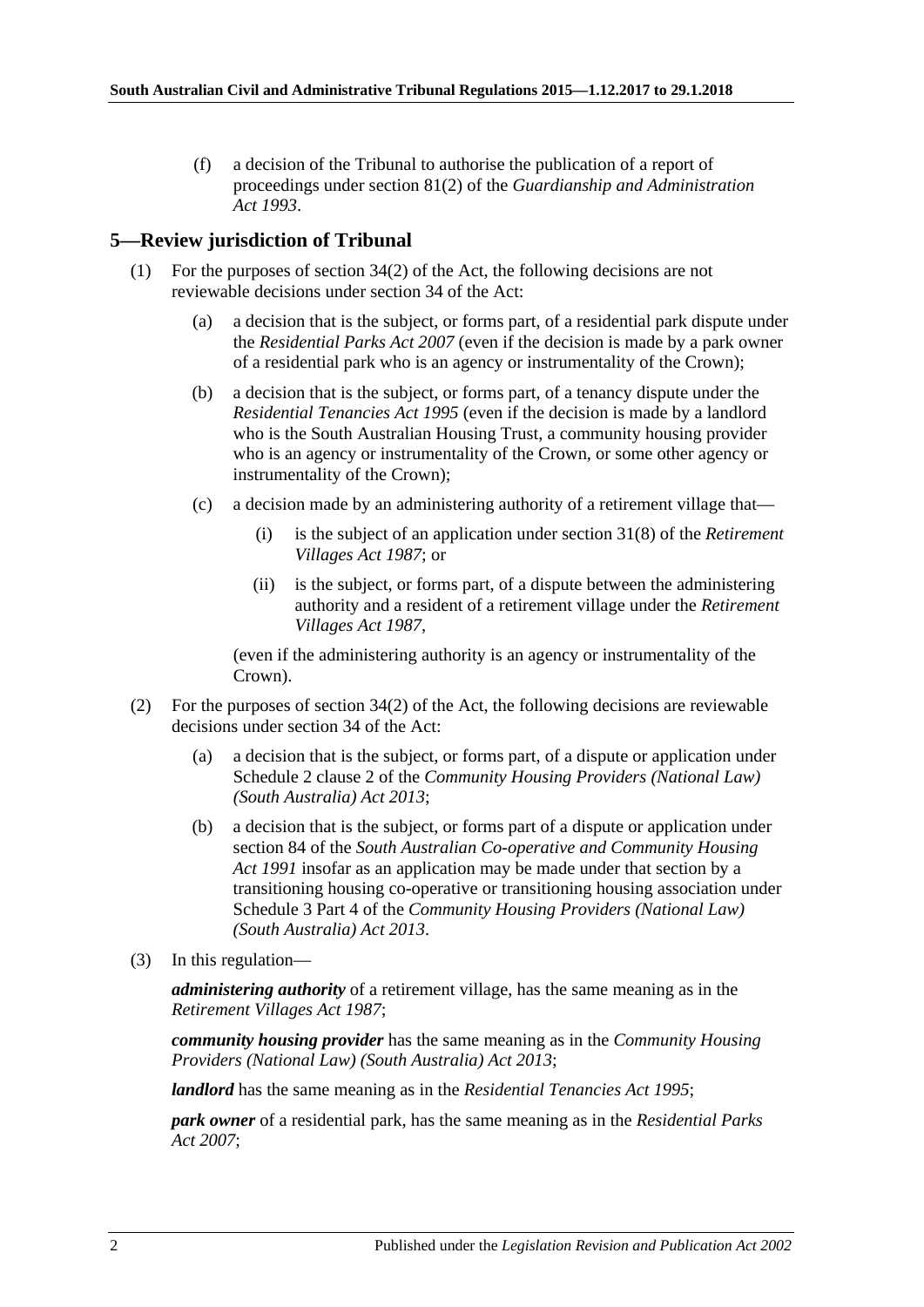*resident* of a retirement village, has the same meaning as in the *[Retirement Villages](http://www.legislation.sa.gov.au/index.aspx?action=legref&type=act&legtitle=Retirement%20Villages%20Act%201987)  Act [1987](http://www.legislation.sa.gov.au/index.aspx?action=legref&type=act&legtitle=Retirement%20Villages%20Act%201987)*;

*residential park dispute* has the same meaning as in the *[Residential Parks Act](http://www.legislation.sa.gov.au/index.aspx?action=legref&type=act&legtitle=Residential%20Parks%20Act%202007) 2007*;

*South Australian Housing Trust* includes a subsidiary of the South Australian Housing Trust within the meaning of the *[South Australian Housing Trust Act](http://www.legislation.sa.gov.au/index.aspx?action=legref&type=act&legtitle=South%20Australian%20Housing%20Trust%20Act%201995) 1995*;

*tenancy dispute* has the same meaning as in the *[Residential Tenancies Act](http://www.legislation.sa.gov.au/index.aspx?action=legref&type=act&legtitle=Residential%20Tenancies%20Act%201995) 1995*;

*transitioning housing association* has the same meaning as in Schedule 3 Part 4 clause 16 of the *[Community Housing Providers \(National Law\) \(South Australia\)](http://www.legislation.sa.gov.au/index.aspx?action=legref&type=act&legtitle=Community%20Housing%20Providers%20(National%20Law)%20(South%20Australia)%20Act%202013)  Act [2013](http://www.legislation.sa.gov.au/index.aspx?action=legref&type=act&legtitle=Community%20Housing%20Providers%20(National%20Law)%20(South%20Australia)%20Act%202013)*;

*transitioning housing co-operative* has the same meaning as in Schedule 3 Part 4 clause 15 of the *[Community Housing Providers \(National Law\) \(South Australia\)](http://www.legislation.sa.gov.au/index.aspx?action=legref&type=act&legtitle=Community%20Housing%20Providers%20(National%20Law)%20(South%20Australia)%20Act%202013)  Act [2013](http://www.legislation.sa.gov.au/index.aspx?action=legref&type=act&legtitle=Community%20Housing%20Providers%20(National%20Law)%20(South%20Australia)%20Act%202013)*.

### <span id="page-2-0"></span>**6—Provision of reasons for decision or other documents or things by decision-maker**

For the purposes of section 35(2) of the Act, the time prescribed for the provision of a written statement of reasons or other relevant document or thing referred to in that section is 21 days from the time the decision-maker receives notice that an application has been made to the Tribunal for a review of the decision-maker's decision.

#### <span id="page-2-1"></span>**7—Orders for costs of party etc in prescribed circumstances**

For the purposes of section 57(3) of the Act, an order of the Tribunal to dismiss or strike out any proceedings under the following provisions are prescribed:

- (a) section 47(4) of the Act;
- (b) section 48(2) of the Act;
- (c) section 49(2) of the Act.

### <span id="page-2-2"></span>**8—Service**

- (1) For the purposes of section 87(3) of the Act, the Tribunal may order that a process, notice or other document required or authorised to be given to or served on a person relating to any proceedings before the Tribunal may—
	- (a) be given to the person personally; or
	- (b) be left for the person at the person's last known or usual place of residence or business with someone apparently over the age of 16 years; or
	- (c) be transmitted by fax or email to a fax number or email address provided by the person to the Tribunal (in which case the notice or other document will be taken to have been given or served at the time of transmission); or
	- (d) if the person is a company or registered body within the meaning of the *Corporations Act 2001* of the Commonwealth, be served in accordance with that Act.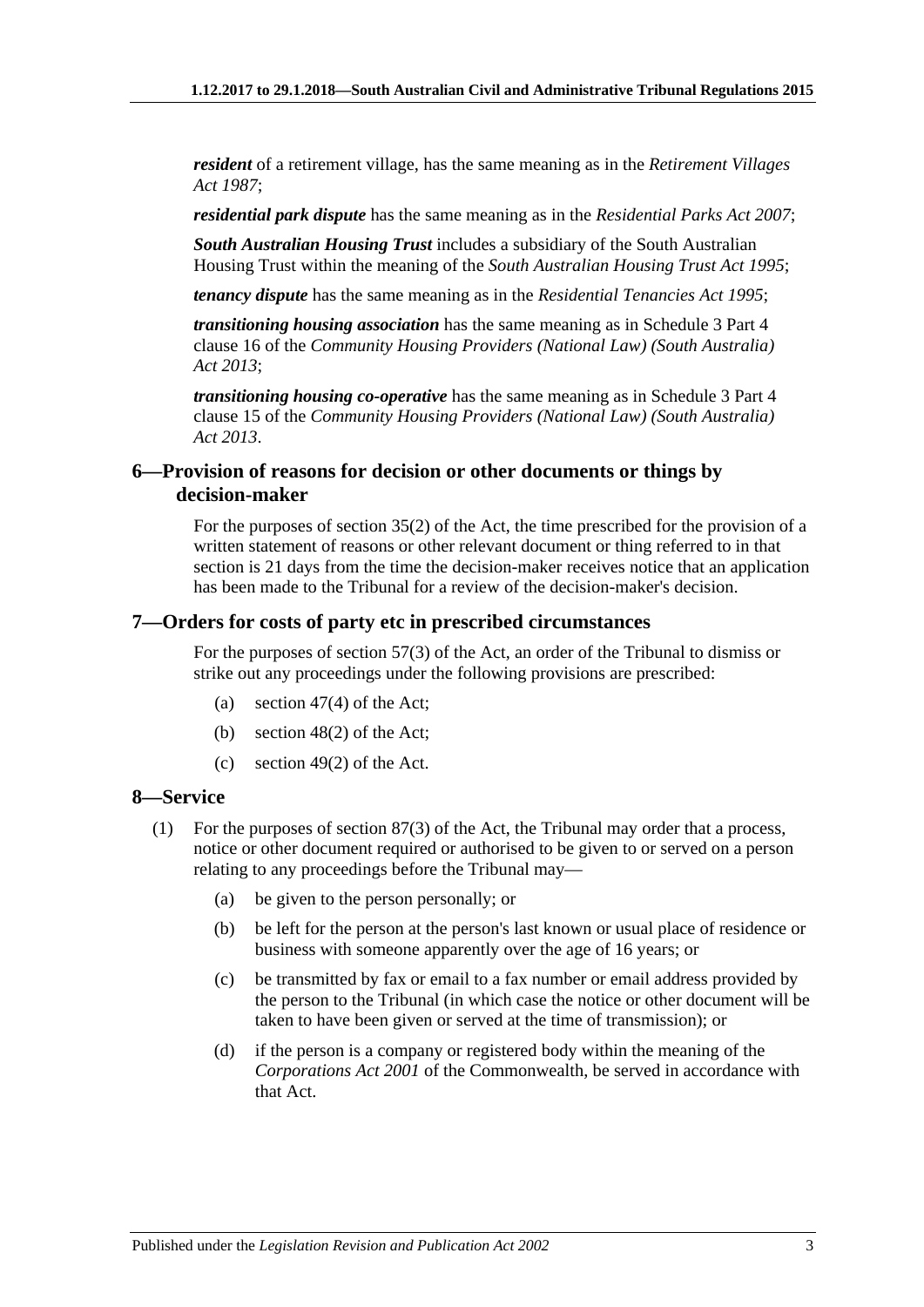- (2) If a person refuses to accept personal service of a notice or other document required or authorised to be served on the person under the Act, or a relevant Act for the purpose of proceedings before the Tribunal, the notice or document will be taken to have been served personally on the person if the person serving the notice or document—
	- (a) puts it down in the person's presence; and
	- (b) tells the person what the notice or document is.
- (3) It is not necessary to show the original of the notice or document to the person being served.

#### <span id="page-3-0"></span>**9—Enforcement of monetary orders**

A party to the proceedings, or a person in favour of whom the monetary order is otherwise made, is recognised for the purposes of section 89(1) of the Act.

#### <span id="page-3-1"></span>**10—Accessibility of evidence**

- (1) For the purposes of section 90(2)(d) of the Act, the following classes of material are prescribed:
	- (a) recordings of Tribunal proceedings in the form of an audio, video or other recording from which a visual image or sound can be produced;
	- (b) material concerning the personal affairs of a person, the general disclosure of which would be unreasonable;
	- (c) material that contains allegations or suggestions of criminal or other improper conduct on the part of a person, the truth of which has not been established by judicial process and the general disclosure of which would be unreasonable;
	- (d) material that contains matter consisting of information—
		- (i) concerning a person under the age of 18 years, or concerning such a person's family or circumstances, or information of any kind furnished by a person who was under that age when the information was furnished; and
		- (ii) the general disclosure of which would be unreasonable having regard to the need to protect that person's welfare;
	- (e) material that contains matter consisting of information—
		- (i) concerning a person suffering from a mental illness, impairment or infirmity or concerning such a person's family or circumstances, or any information of any kind furnished by a person suffering from mental illness, impairment or infirmity when the information was furnished; and
		- (ii) the general disclosure of which would be unreasonable having regard to the need to protect that person's welfare.

#### (2) In this regulation—

*personal affairs* of a person includes that person's—

- (a) financial affairs;
- (b) criminal records;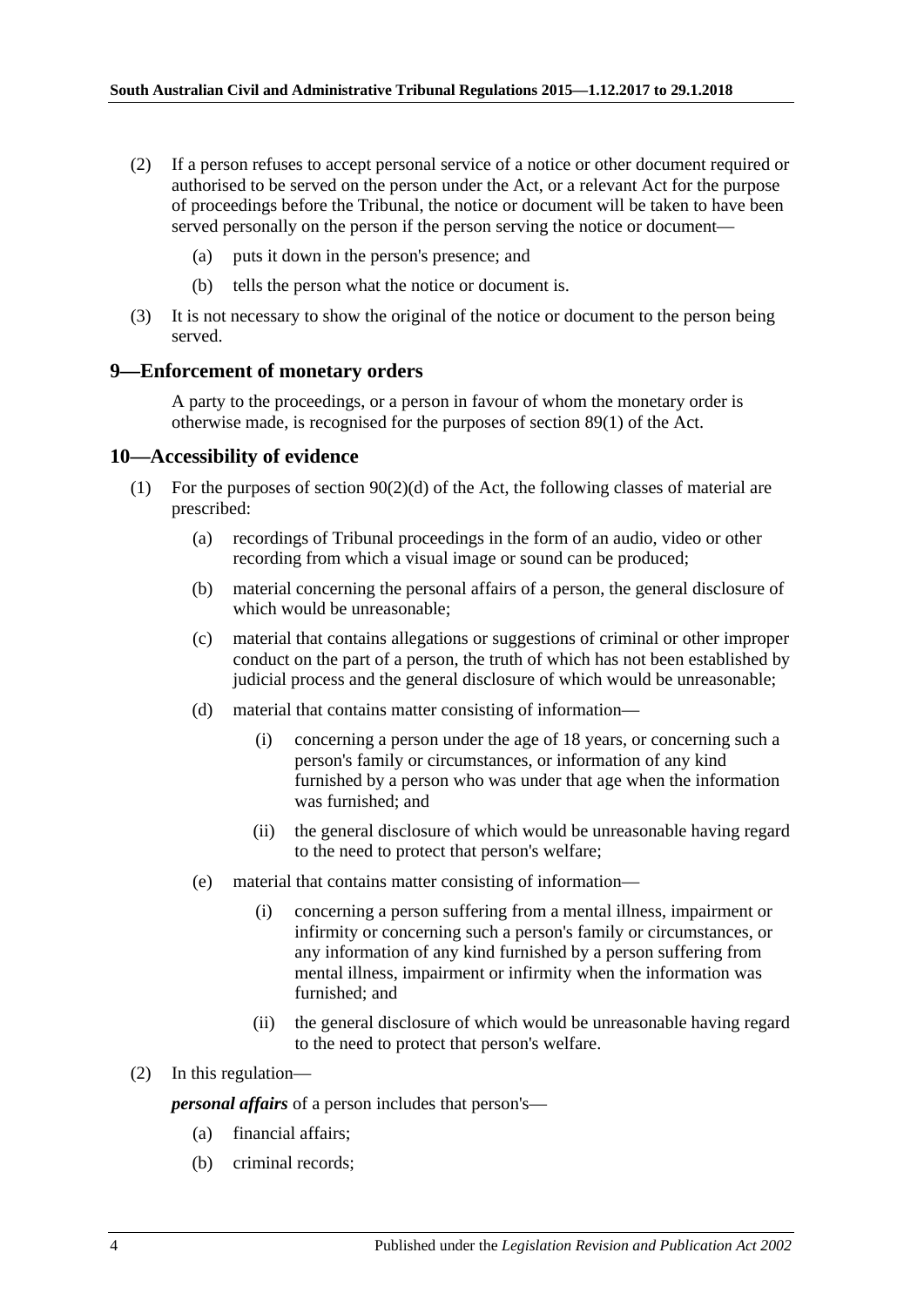- (c) marital or other personal relationships;
- (d) employment records;
- (e) personal qualities, attributes or health status.

#### <span id="page-4-0"></span>**11—Orders for costs of proceedings in prescribed circumstances**

For the purposes of section 91(3)(b) of the Act, the Tribunal may, in respect of proceedings that come within the Tribunal's review jurisdiction, make an order for costs of proceedings against a party in the following circumstances:

- (a) if the Tribunal makes an order to dismiss or strike out all, or any part, of a proceeding under section 47(3) of the Act;
- (b) if the Tribunal makes an order to dismiss or strike out all, or any part, of a proceeding under section 47(4) of the Act;
- (c) if the Tribunal makes an order to dismiss or strike out a proceeding under section 48(2) of the Act;
- (d) if the Tribunal makes an order or determination under section 49(2) of the Act.

#### <span id="page-4-1"></span>**12—Annual report**

Pursuant to section 92(3) of the Act, a report under section 92 of the Act must include the following particulars of all warrants issued by the Tribunal under the *[Guardianship and Administration Act](http://www.legislation.sa.gov.au/index.aspx?action=legref&type=act&legtitle=Guardianship%20and%20Administration%20Act%201993) 1993* during the financial year to which the report relates:

- (a) the number of warrants issued during the financial year;
- (b) the status of the applicants for the warrants;
- (c) the age, sex and details of the mental incapacity of the persons to whom the warrants related;
- (d) the grounds on which the warrants were issued;
- (e) the action taken under the warrants.

## <span id="page-4-2"></span>**13—Register of proceedings**

The following information is to be included in the register of proceedings of the Tribunal:

- (a) the number allocated to the proceedings;
- (b) the date on which the proceedings commenced;
- (c) the names of the applicant and the other parties to the proceedings;
- (d) the relevant Act and the provision of that Act under which the proceedings are commenced;
- (e) if a matter is transferred to the Tribunal under the Act or another Act—
	- (i) the date of the transfer to the Tribunal; and
	- (ii) the name of the tribunal, court, body or other decision-maker from which the matter is transferred; and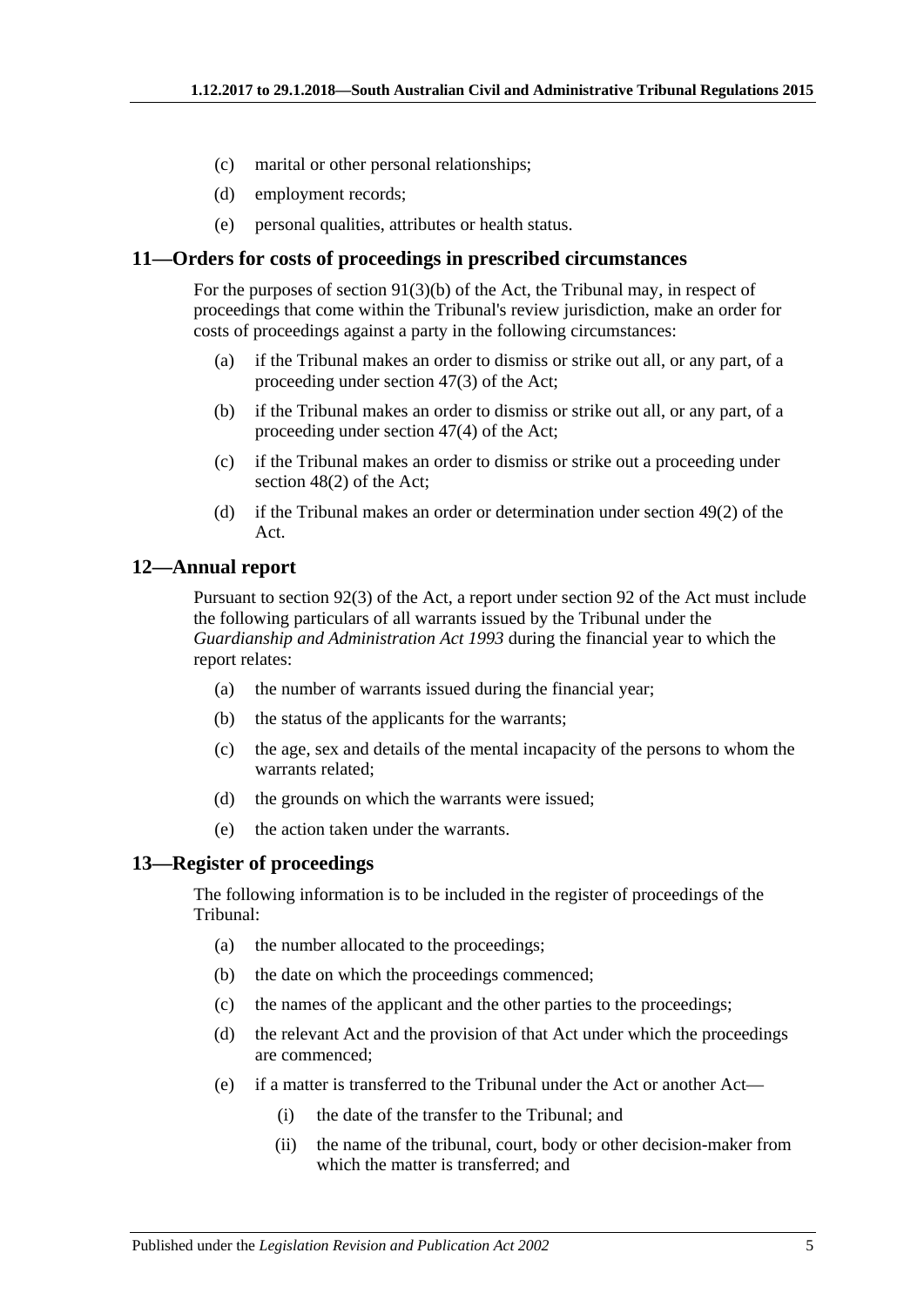- (iii) the relevant Act and the provision of that Act under which the jurisdiction is conferred on the Tribunal;
- (f) whether a matter is referred to a conference or mediation under Part 4 Division 4 of the Act;
- (g) whether a matter is resolved by way of conference, mediation or settlement negotiations;
- (h) the details of any directions, determination or orders of the Tribunal;
- (i) whether a direction is given by the Tribunal requiring that a hearing or part of a hearing be held in private under section 60(2)(e) of the Act, and the grounds on which the direction is given;
- (j) details of a warrant issued in a matter by the Tribunal under section 69 of the *[Guardianship and Administration Act](http://www.legislation.sa.gov.au/index.aspx?action=legref&type=act&legtitle=Guardianship%20and%20Administration%20Act%201993) 1993* including—
	- (i) the status of the applicant for the warrant; and
	- (ii) the age, sex and details of the mental incapacity of the person to whom the warrant relates; and
	- (iii) the ground on which the warrant was issued; and
	- (iv) the action that was taken under the warrant;
- (k) if the proceedings are withdrawn, the date on which they are withdrawn;
- (l) the final decision of the Tribunal and the date of that decision.